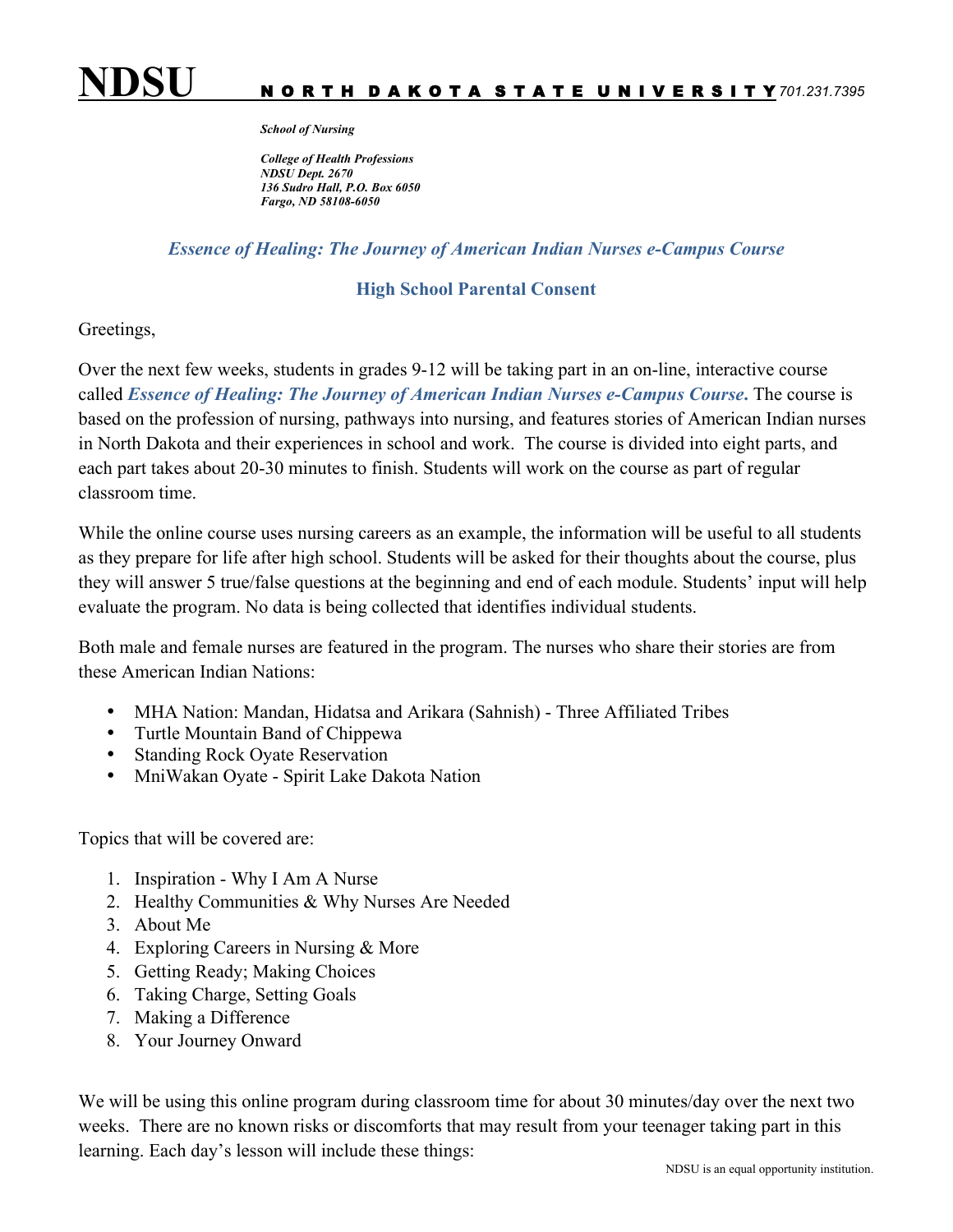- **Pre-test:** Measures what students know about a topic before they do the day's lesson
- **Introduction:** Brief description of the day's topic and what students can expect to learn.
- **Forums:** A place for students to offer their thoughts about a topic. Forum answers can be shared among all students participating in the course.
- **Activities:** Designed to be interactive, interesting and informative for students.
- **Journal Entries:** A place for students to offer personal thoughts about a topic.
- **Post-test:** Same as the pre-test. Measures how students' answers changed as a result of the learning they did.
- **Explore More:** Designed for students who want more in-depth information about the topic covered in each module.
- **Teachers' Resources:** Additional sources of information to help teachers in classroom instruction.

The program was developed by the NDSU School of Nursing, Fargo, ND and KAT Communications, Bismarck, ND. No compensation is being given for student participation. This course is part of regular classroom work.

If you have any questions about this course or your teenager's part in evaluating it, please contact Loretta Heuer at *loretta.heuer@ndsu.edu* or 701-231-8205.

This program is a positive picture of nursing as a career choice and American Indian nursing accomplishment in our state, a perspective that can be appreciated by all. We are pleased to be able to offer it to all high school students. If for any reason you do not want your teenager to take part in this course, please sign and return the statement below to your teenager's teacher. No action is required if you approve of your teenager's participation.

Sincerely,

Janetta Hener

Loretta Heuer, PhD, RN, FAAN Professor North Dakota State University School of Nursing